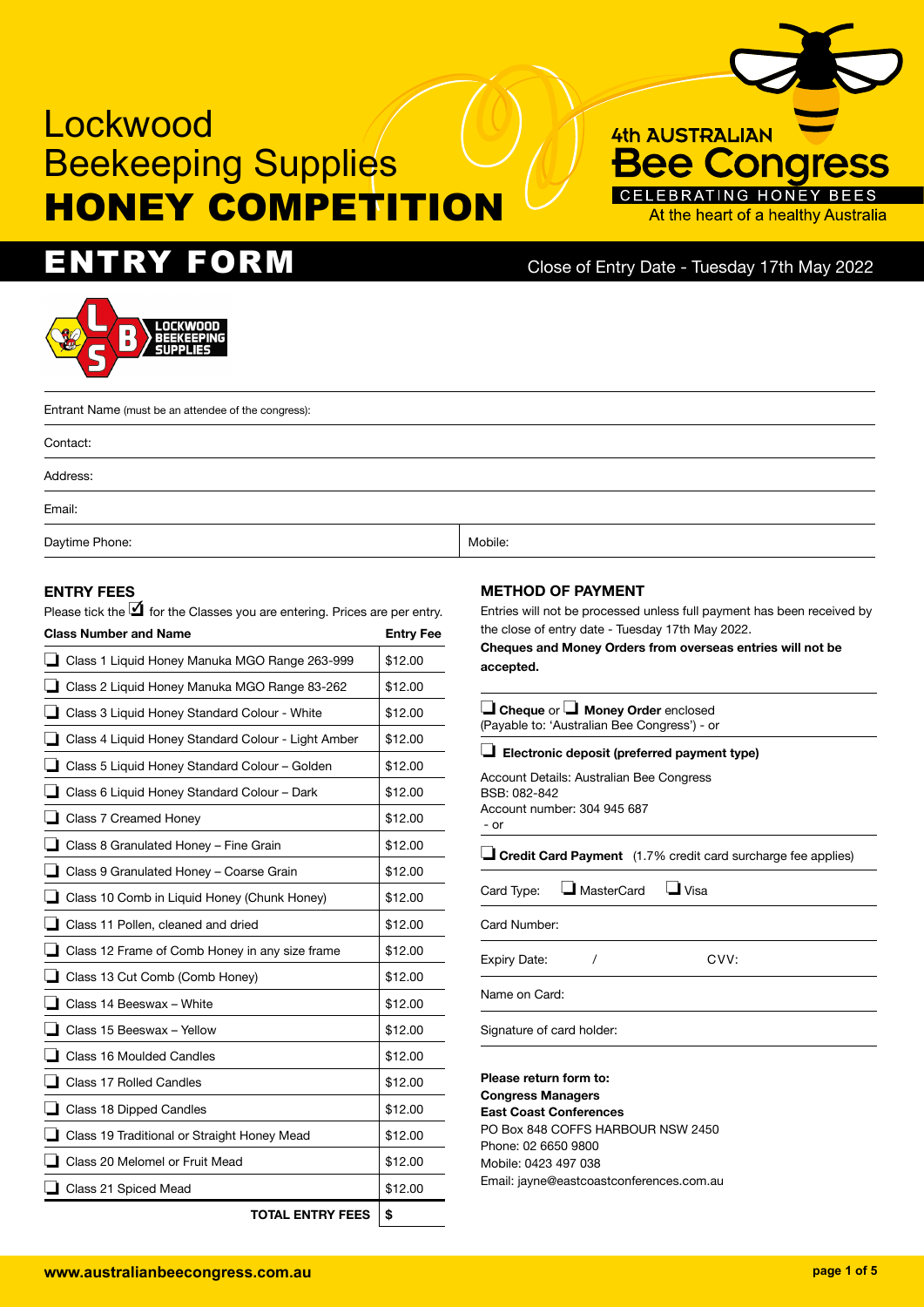# HONEY SCHEDULE



**The Honey Show will be conducted during the 4th Australian Bee Congress being held at Rosehill Gardens, Sydney from 8th – 11th June 2022.**

### **LIQUID HONEY**

Honey exhibited in classes 1 to 11 must be shown in standard trade jars (2 jars per entry). The jars must be round (not panelled) and of clear glass with white lid. The jar contains 500g net weight of honey.

**Class 1-2**: Liquid Honey Manuka Any colour Must be tested at nominated laboratory refer to general information 2 jars (plus 1 jar for testing) per entry. This section contains 2 classes The results of the laboratory test will determine which class your entry will be in. Class 2 Rating: MGO Range 263-999 Class 3 Rating: MGO Range 83-262

**Class 3**: Liquid Honey, Standard Colour **WHITE** (0-34 Pfund Honey Colour, Grader Range) 2 jars per entry.

**Class 4**: Liquid Honey, Standard Colour LIGHT AMBER (35-65 Pfund Honey Colour, Grader Range) 2 jars per entry.

**Class 5**: Liquid Honey, Standard Colour GOLDEN (66-90 Pfund Honey Colour, Grader Range) 2 jars per entry.

**Class 6**: Liquid Honey, Standard Colour DARK

(91-120 Pfund Honey Colour, Grader Range) 2 jars per entry.

### **Class 7**: Creamed Honey 2 jars per entry.

**Class 8**: Granulated Honey Fine Grain 2 jars per entry.

**Class 9**: Granulated Honey Coarse Grain 2 jars per entry.

**Class 10: Comb in Liquid Honey (Chunk)** Honey) Piece of comb (approx 110mm x 40mm) in liquid honey, both to be from same floral source 2 jars per entry.

## **POLLEN**

**Class 11**: Pollen, cleaned and dried 2 jars per entry.

# **COMB HONEY**

**Class 12**: Frame of Comb Honey in any Size Frame

Entries must be all beeswax, no plastic foundation. Displayed in a sealed display case, no decorative edging permitted. Edge of frame must be visible for judging. One frame per entry.

**Class 13**: Cut Comb (Comb Honey) Two in cut comb display clear plastic containers 11cm2, clean of decorating. 2 containers per entry.

# **BEESWAX**

Only pure bees wax to be used. No colouring or decorative features permitted.

#### **Class 14**: Beeswax White

**4th AUSTRALIAN** 

**Bee Congress** 

At the heart of a healthy Australia

CELEBRATING HONEY

Entries must be between 2kg and 3.5kg. Block must be shaped round, square or rectangle only (no fancy shapes). One block per entry.

**Class 15**: Beeswax - Yellow Entries must be between 2kg and 3.5kg. Block must be shaped round, square or rectangle only (no fancy shapes). One block per entry.

### **CANDLES**

**Class 16-18**: Moulded, Rolled, Dipped **Candles** Candles must be 100% natural beeswax. Two candles per entry.

# **MEAD**

**Class 19-21**: Traditional or Straight Honey; Melomel or Fruit; Spiced Mead Must be in screw top, clear, colourless 750ml wine bottles without lettering, fluting or ornamentation of any kind. Bottles must be unform.

Two bottles per entry.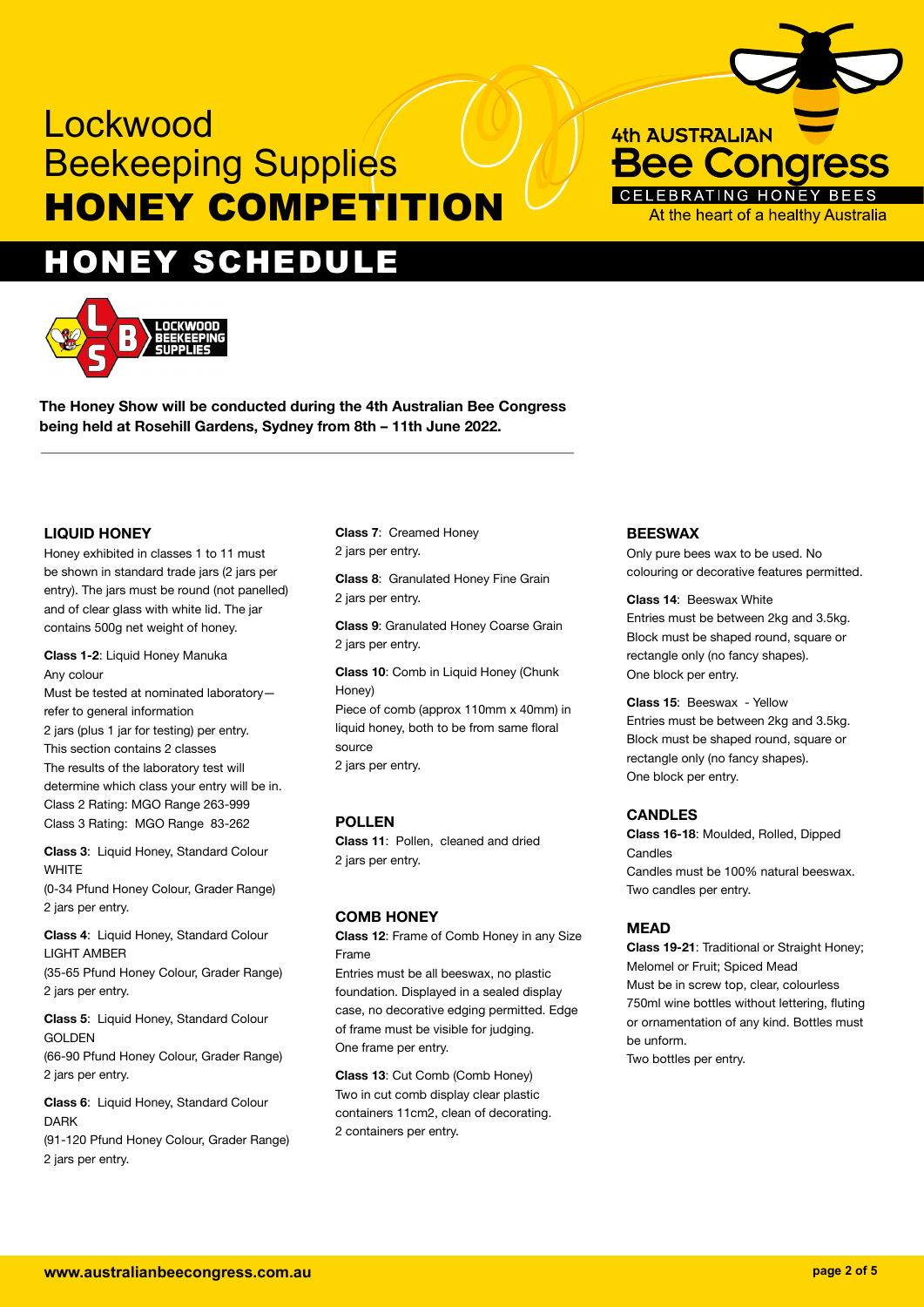# JUDGING POINTS



**The Honey Show will be conducted during the 4th Australian Bee Congress being held at Rosehill Gardens, Sydney from 8th – 11th June 2022.**

### **Liquid Honey**

| Flavour           | 25    |
|-------------------|-------|
| Density           | 25    |
| Colour            | 25    |
| Aroma             | 10    |
| Clearness         | 10    |
| <b>Brightness</b> | 5     |
|                   | 1 U U |

### **Liquid Honey Manuka**

| Flavour               | 20 |
|-----------------------|----|
| Density               | 15 |
| Aroma                 | 10 |
| Hydroxymethylfurfural | 25 |
| DHA:MGO Ratio         | 30 |
|                       |    |

### **Creamed & Natural Granulation Honey**

| Evenness of Grain | 30 |
|-------------------|----|
| Flavour           | 30 |
| <b>Firmness</b>   | 30 |
| Colour            | 10 |
|                   |    |

# **Comb in Liquid Honey**

| (Chunk Honey)   |     |
|-----------------|-----|
| Colour          | 30  |
| Comb Appearance | 30  |
| Flavour         | 30  |
| Clearness       | 10  |
|                 | 100 |

# **Comb Honey (Cut Comb)**

| <b>Fullness</b>    | 30          |
|--------------------|-------------|
| Colour of Cappings | 30          |
| Evenness           | 20          |
| General Appearance | 20          |
|                    | $^{\rm{O}}$ |

### **Pollen**

| Taste              | 25  |
|--------------------|-----|
| Cleanliness        | 25  |
| Hardness           | 20  |
| General Appearance | 30  |
|                    | 100 |

### **Beeswax**

**4th AUSTRALIAN** 

**ongress** 

HONE At the heart of a healthy Australia

ee

| Colour             | 35  |
|--------------------|-----|
| Clearness          | 25  |
| General Appearance | 30  |
| Aroma              | 10  |
|                    | 100 |

#### **Mead**

| Flavour    | 50  |
|------------|-----|
| Aroma      | 20  |
| Appearance | 20  |
| Mouthfeel  | 10  |
|            | 100 |

### **Candles**

| Appearance           | 25 |
|----------------------|----|
| Burn Response & Wick | 35 |
| Feel                 | 10 |
| Ease of Lighting     | 10 |
| Cleanliness          |    |
| 100                  |    |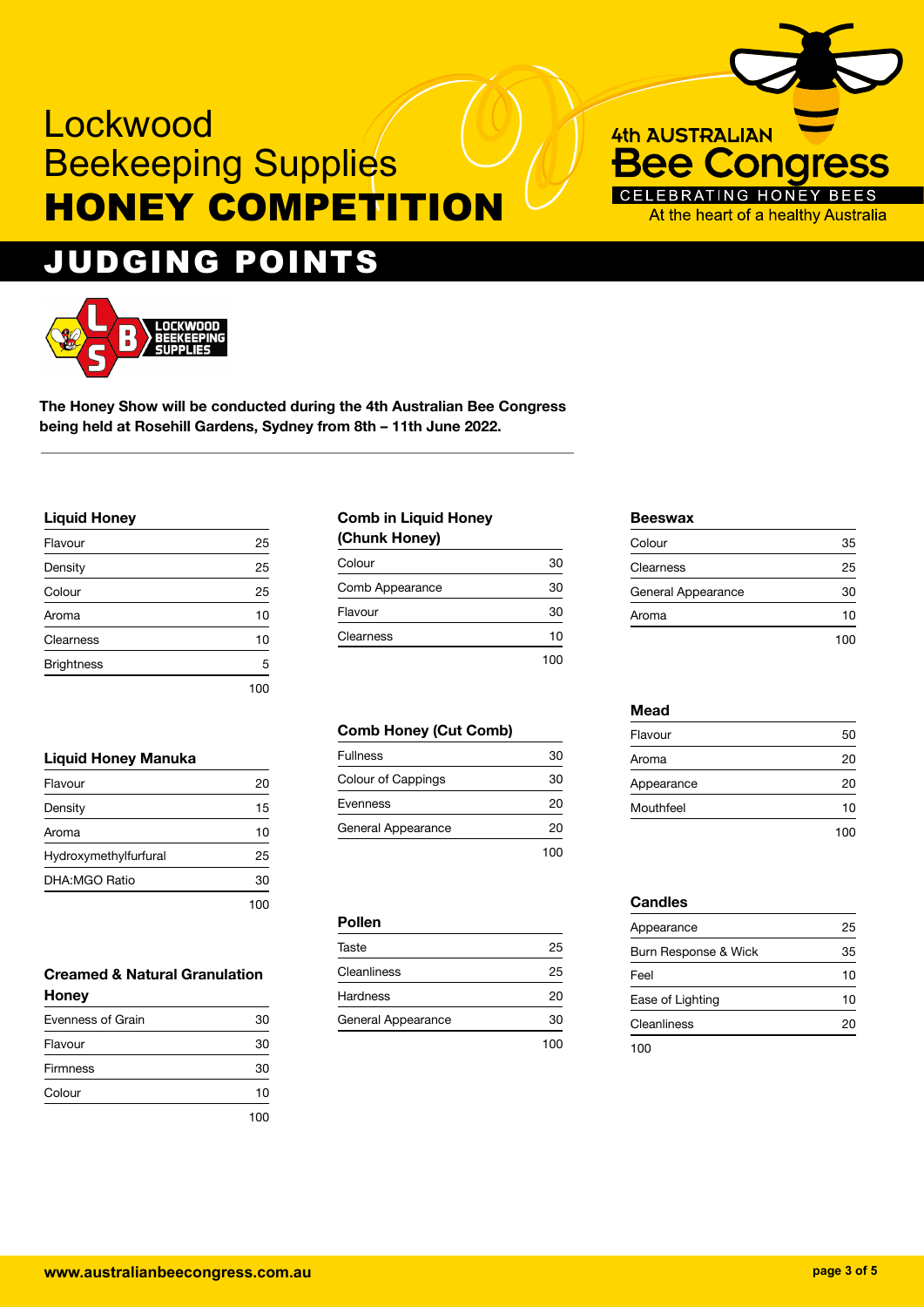



**The Honey Show will be conducted during the 4th Australian Bee Congress being held at Rosehill Gardens, Sydney from 8th – 11th June 2022.**

### **Eligible to Enter**

Anyone attending the congress is permitted to enter any or all classes.

#### **Applications to Enter**

Visit www.australianbeecongress.com.au For assistance contact the Honey Show Co-ordinator, Bruce White Email: bruceandlynn@outlook.com Phone: 0404 462 322

#### **Closing Date for Applications:**

17th May 2022 Applications after this date will not be accepted.

#### **Entry Fee All Classes**

\$12.00 per entry payable at time of application for entry. Entry fees are to paid in Australian dollars and any bank charges are to be paid by the entrant.

#### **Entry Fee Classes 1-2**

Entries in the **Manuka classes** will be subjected to testing for NPA and HMF.

The test ratings will determine which class it will be placed in. Entry fee is \$12.00 including testing. 2 jars to be delivered to Congress for judging. 1 jar for testing to be delivered by Tuesday 17th May to: Dr Peter Brooks, Manuka Honey Testing – Australian Bee Congress Science Technology Engineering University Sunshine Coast, 90 Sippy Downs Drive, Sippy Downs, Qld, 4556. Include your email address and Honey Show Coordinators email so

that the results can be sent.

### **Number of jars**

Two jars per entry (unless otherwise specified). All exhibits will be displayed. Space and number of entries will determine if one or two jars will be displayed.

**4th AUSTRALIAN** 

**Bee Congress** 

At the heart of a healthy Australia

CELEBRATING HONEY

#### **Number of Entries per Class**

Maximum of three (3) entries per class which must be obtained from different floral sources.

#### **Delivery of Entries**

Delivery to the Registration Desk at the Congress venue before 11.30am on Wednesday 8th June. Entries can also be sent to the Congress Venue to arrive on Tuesday 7th June (entries cannot be accepted any earlier). Please request a Honey Show Delivery Label from jayne@eastcoastconferences.com.au.

#### **Judging Dates & Times**

Wednesday 8th June from 11.30am. All judging is closed to entrants, delegates and general public.

#### **Publication of Results**

The results will be available on the Congress website www.australianbeecongress.com.au and will be displayed at the Competition Display area.

#### **Contact**

Honey Show Co-ordinator: Bruce White Ph: 0404 462 322 Email: bruceandlynn@outlook.com

#### **Collection of Entries**

Entries may be collected between 3pm and 4pm on Saturday 11th June at the competition display in the trade show area. Entries not collected by 4pm will become the property of the Congress.

#### **Special information:**

Refer to Rules and Regulations.